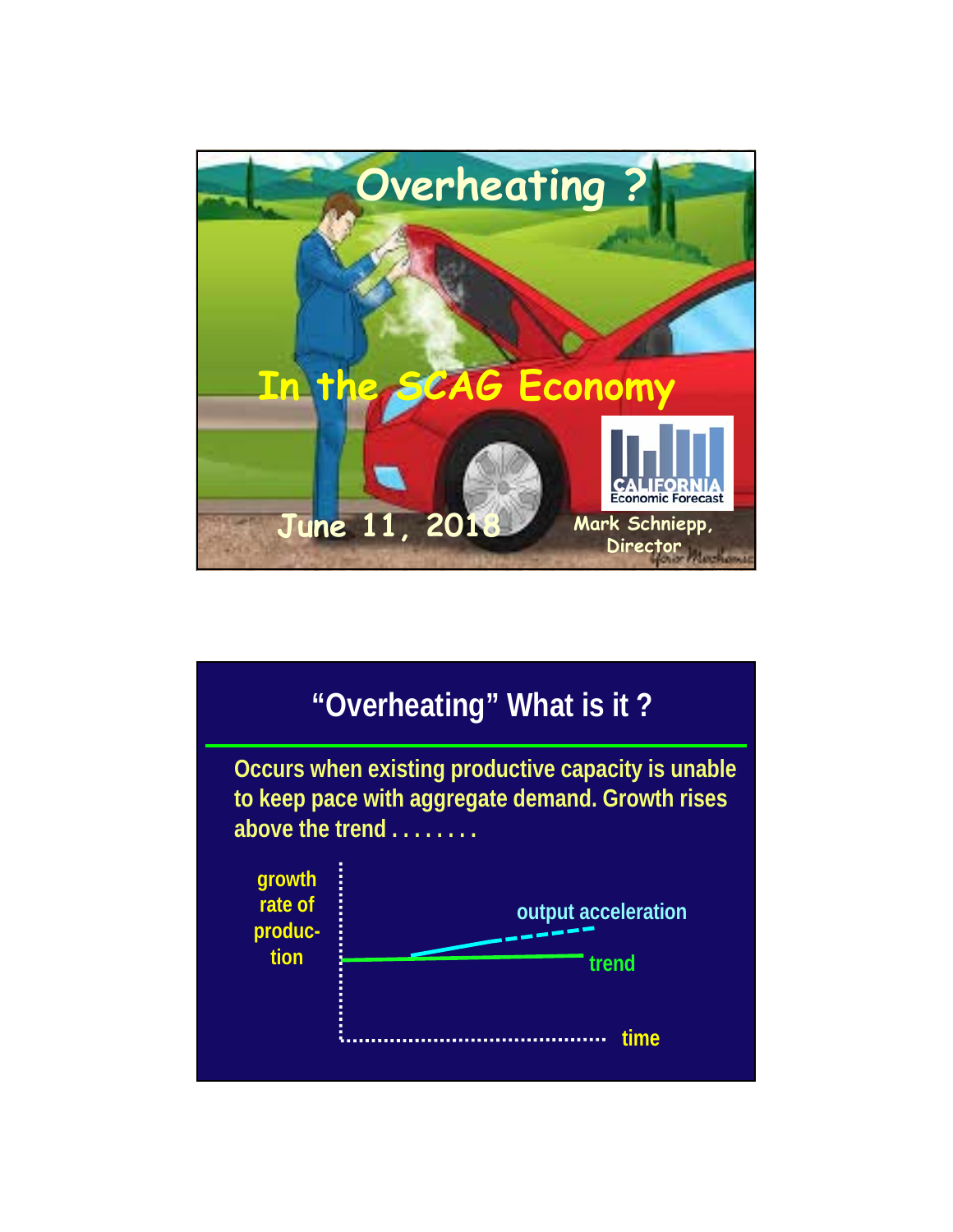

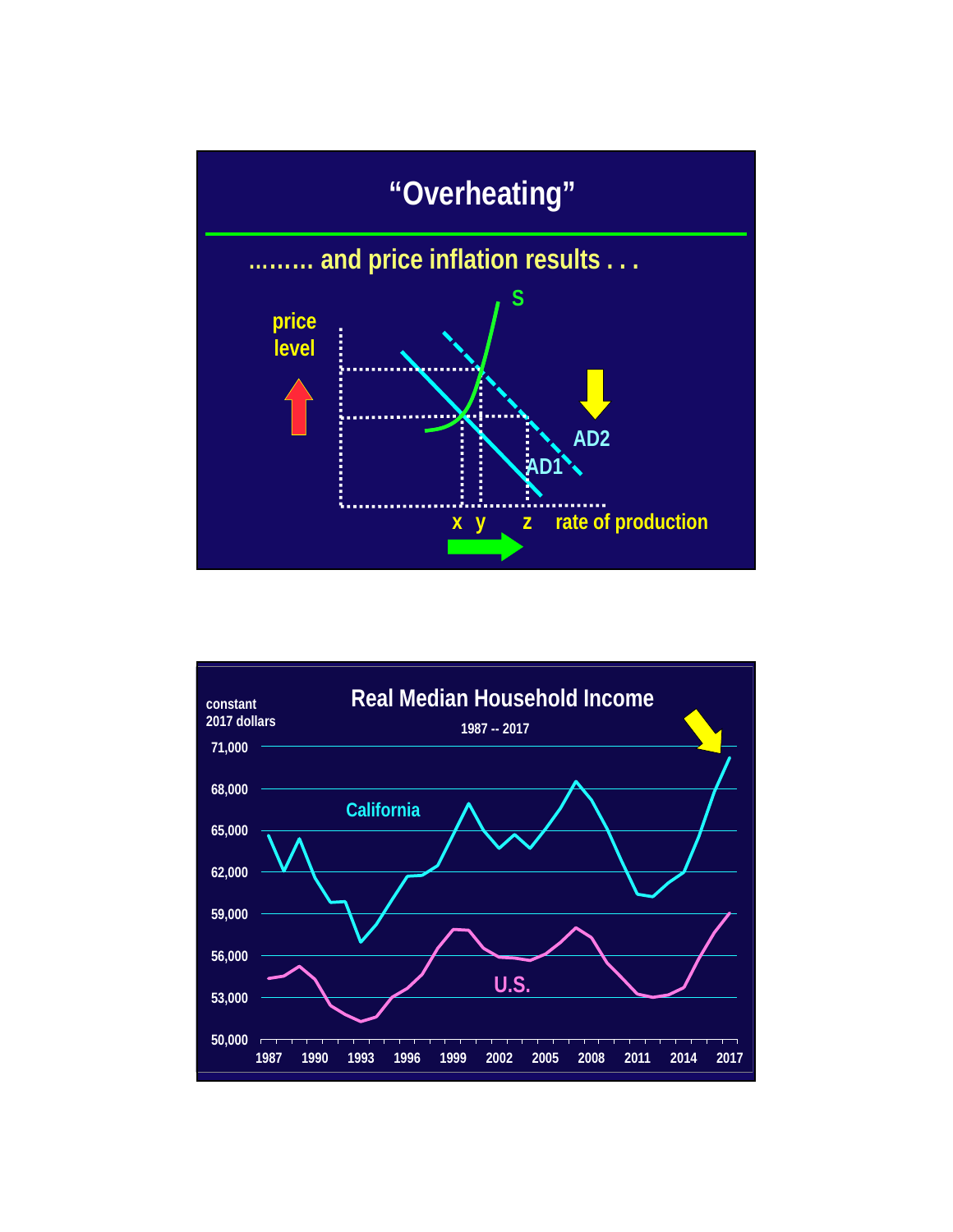

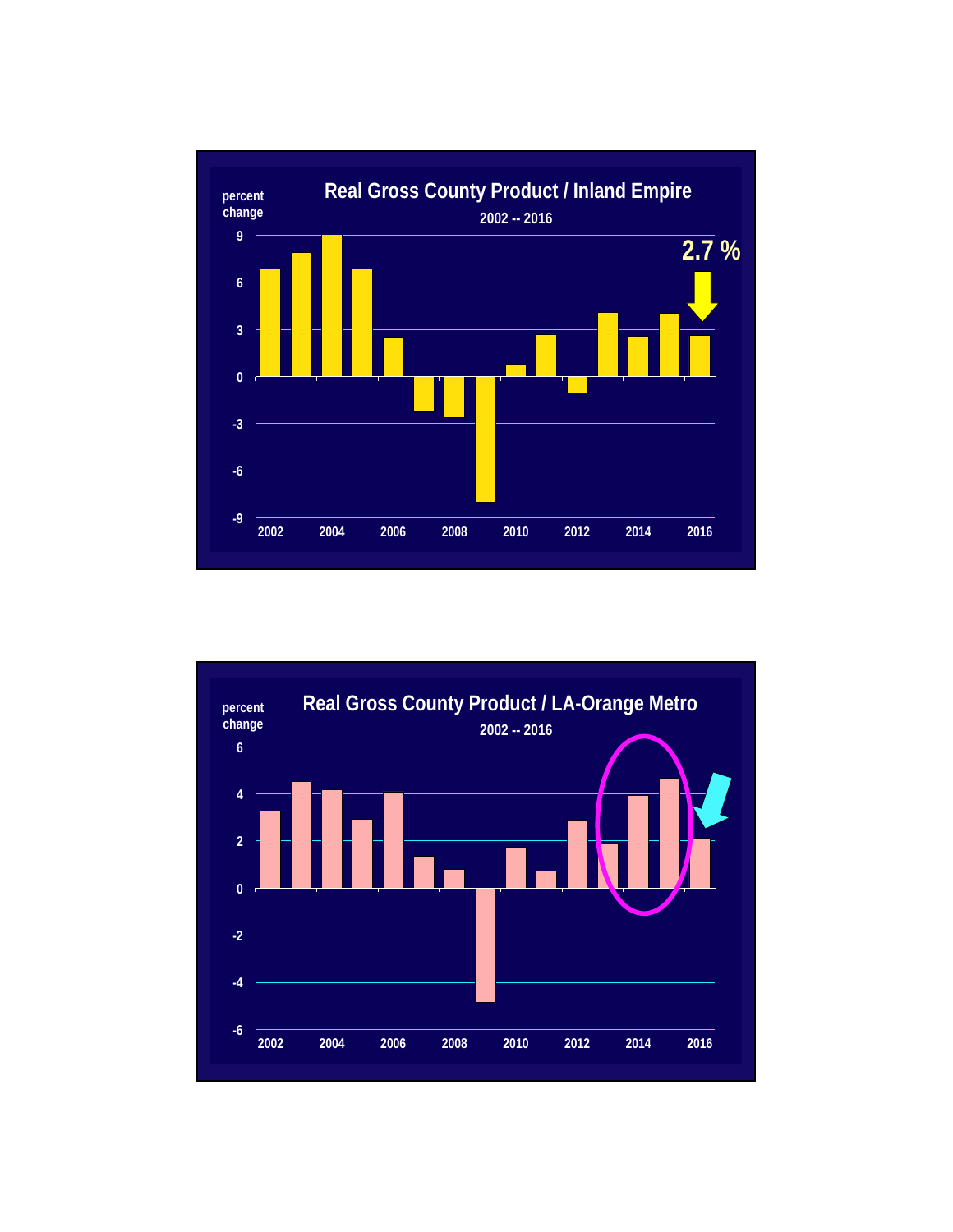

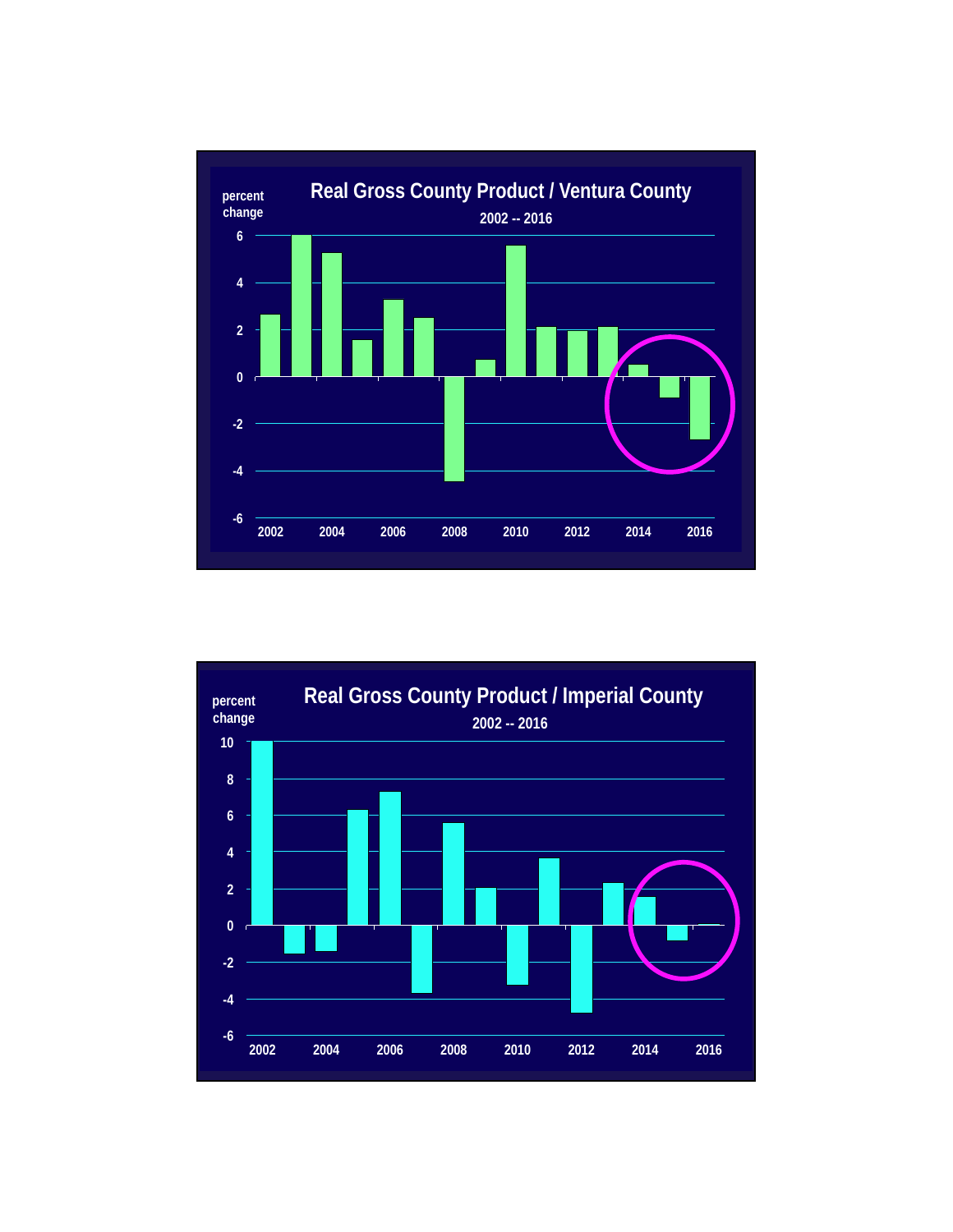

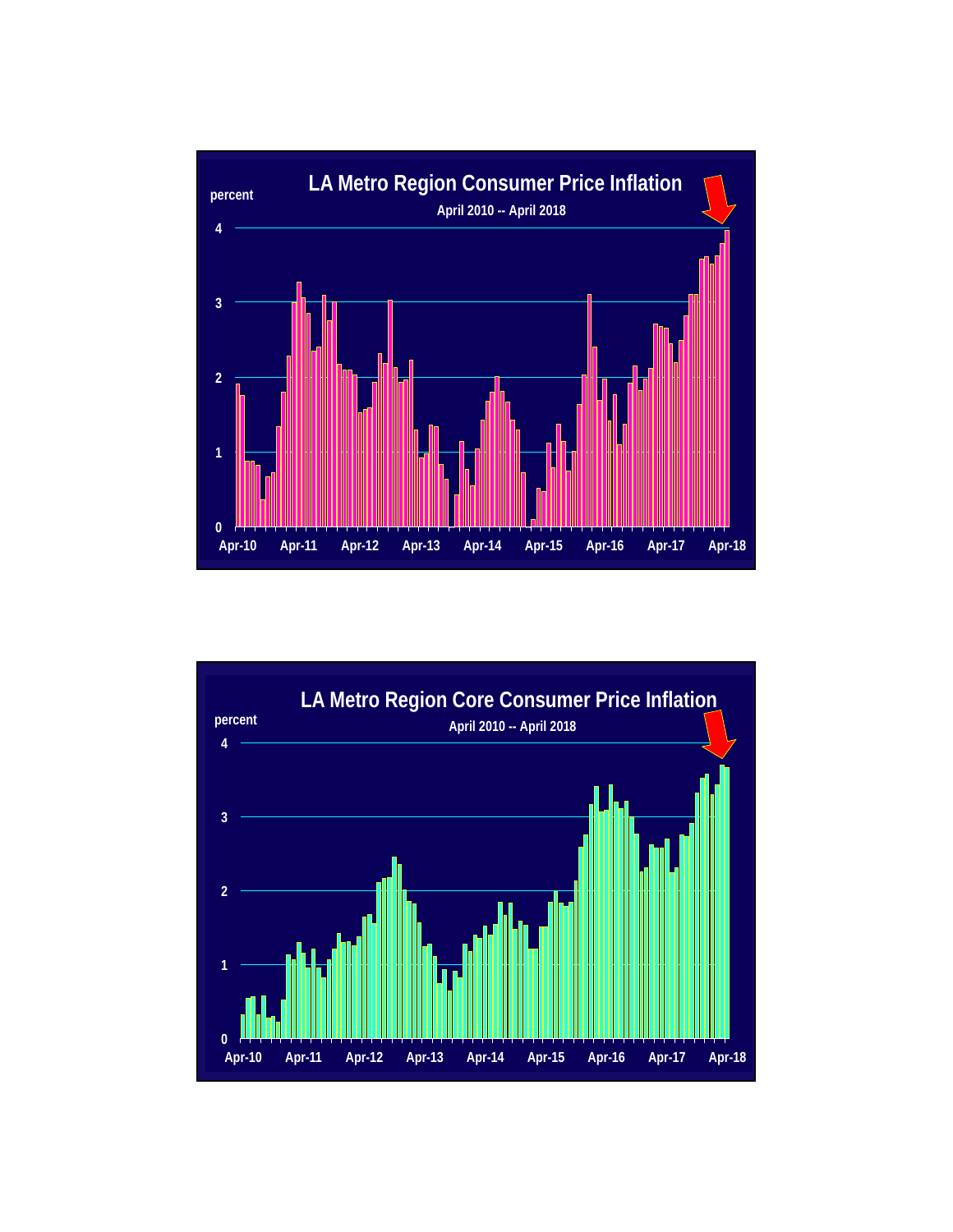

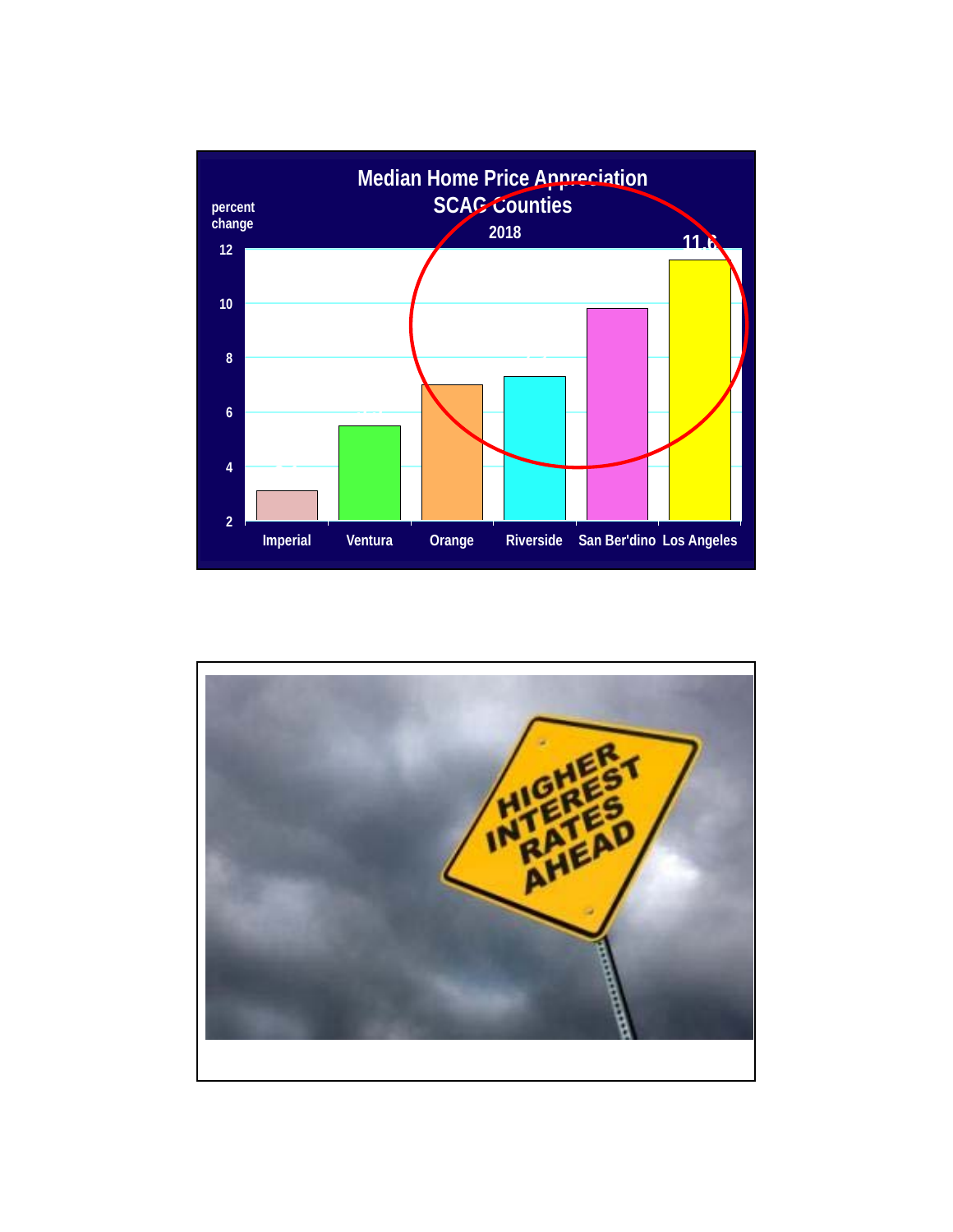

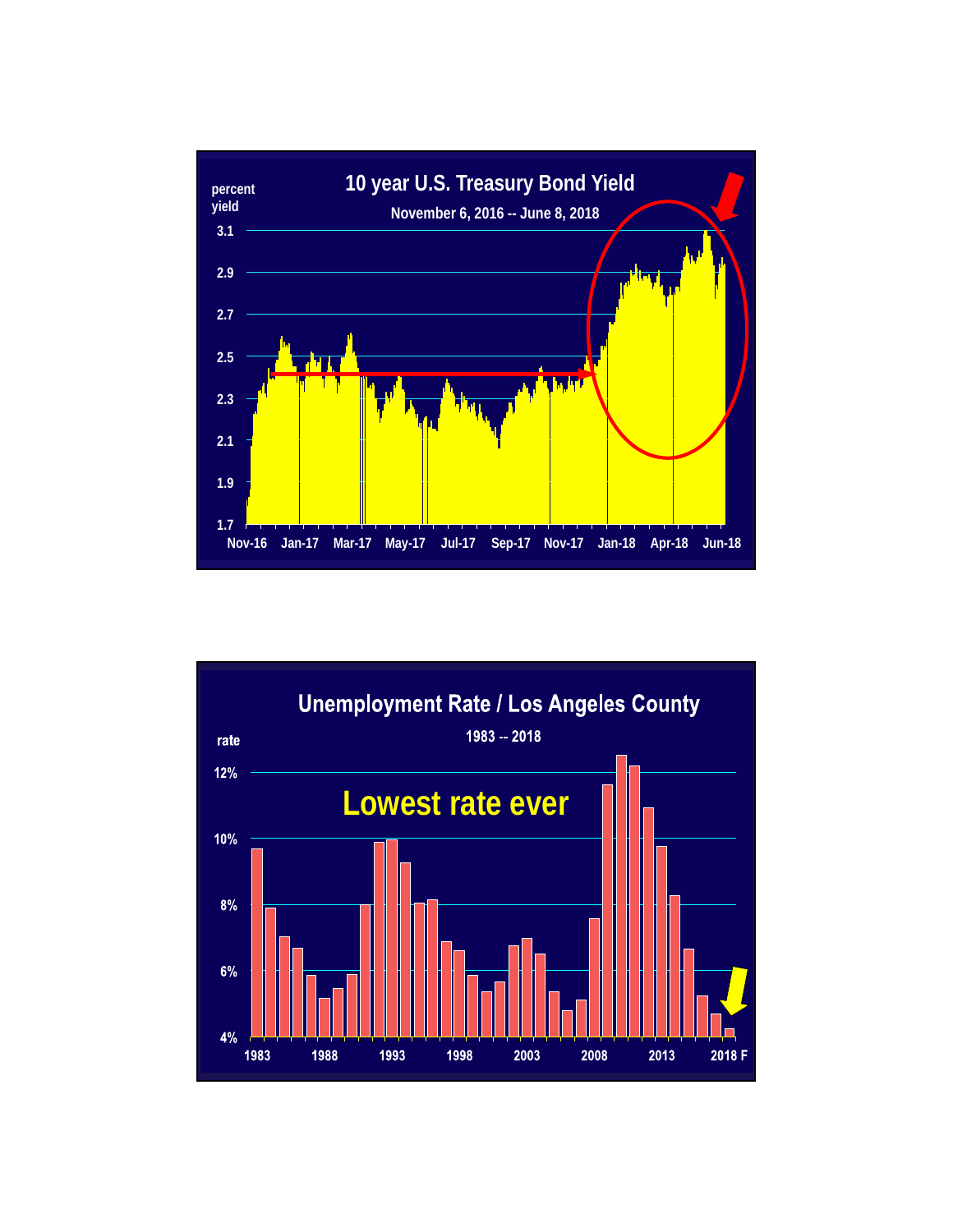

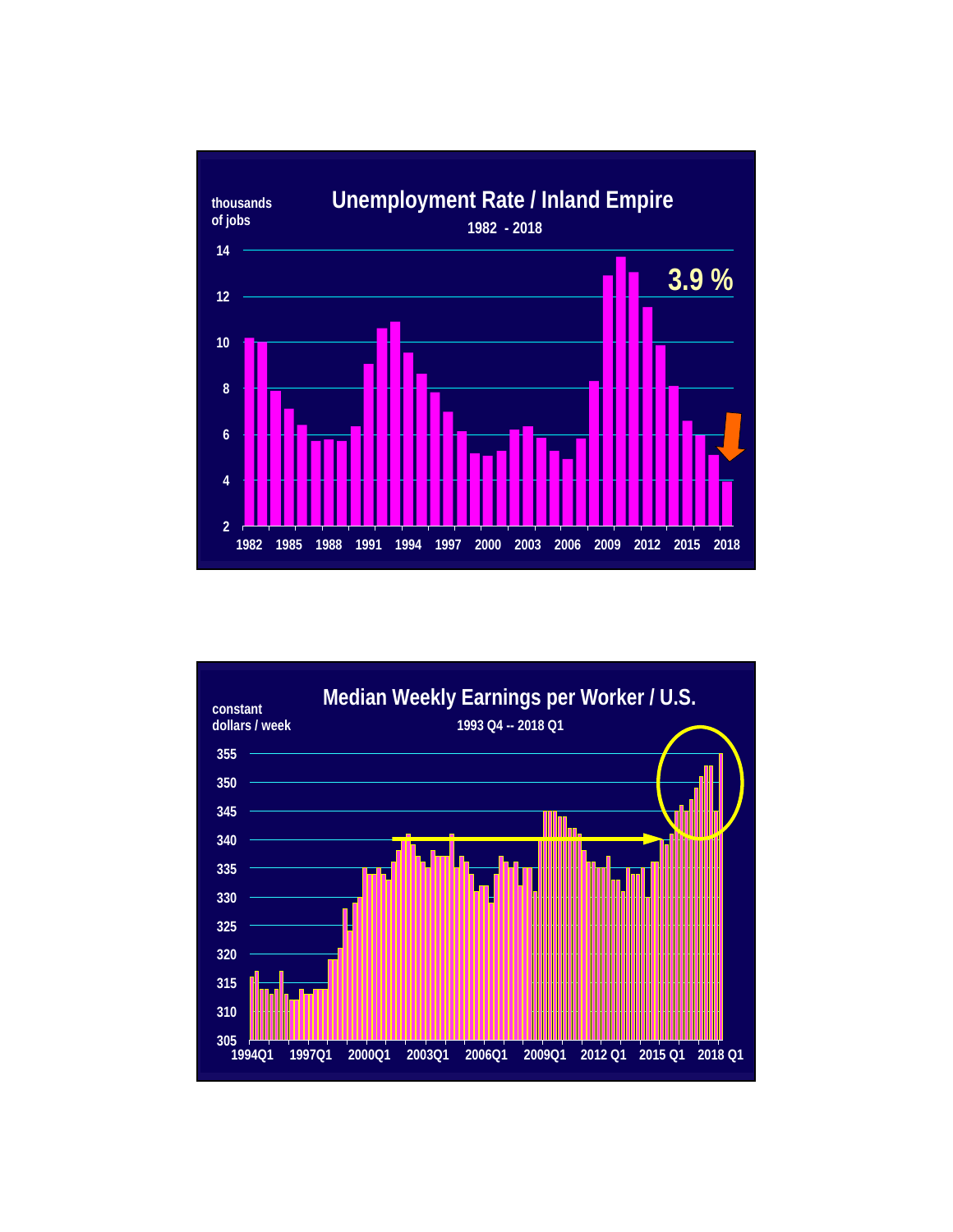

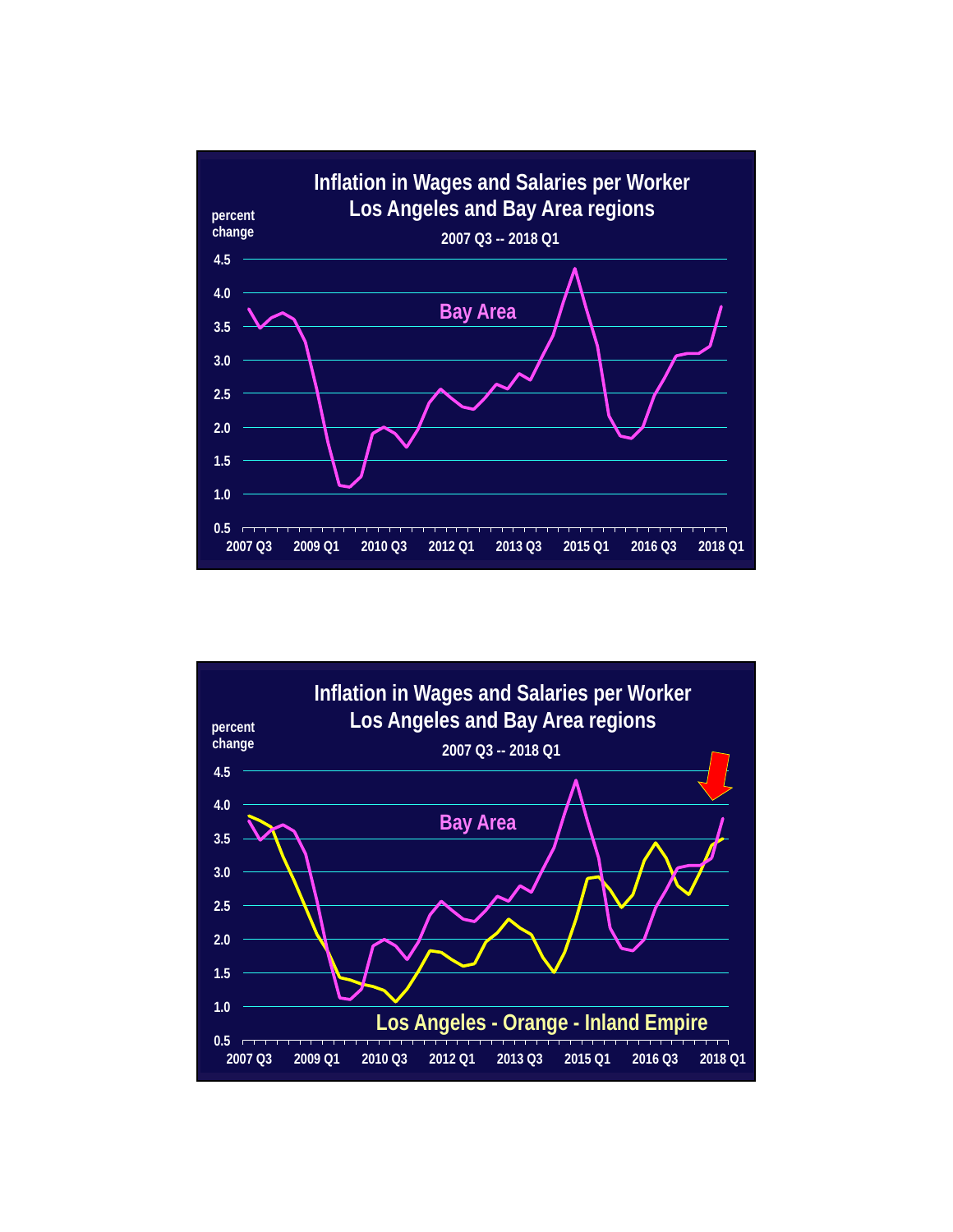

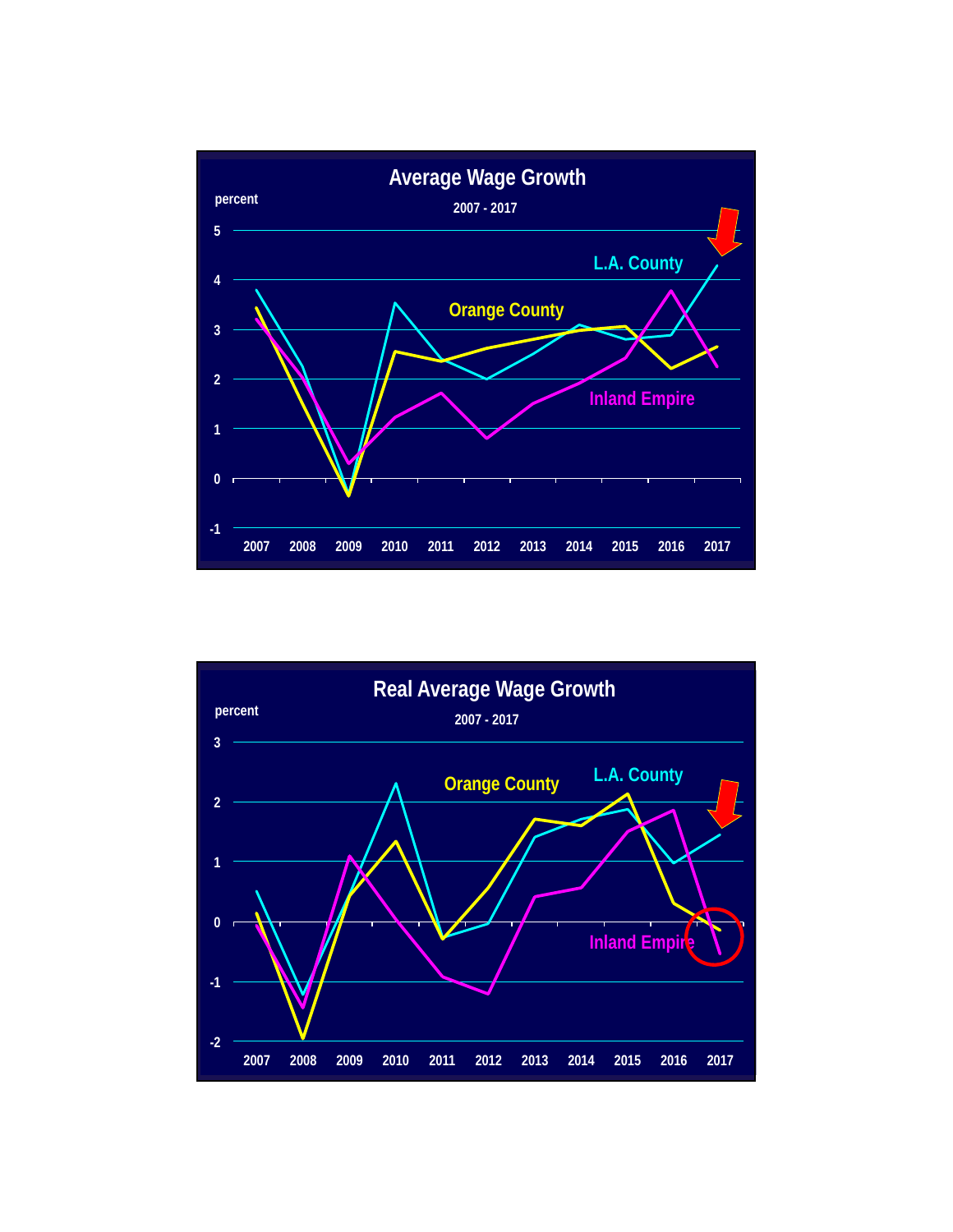## **Is the Economy Overheating?**

- **(1) Inflation remains contained at the U.S. level**
- **(2) . . . but is clearly moving higher regionally**
- **(3) And most of the increase is due to housing**
- **(4) There are other sectors of concern ~**
	- **Construction labor market**
	- **Apartment building downtown**
	- **Office building and office rents, L A County**

## **Is the Economy Overheating?**

- **Housing prices appear to have overheated, but for fundamental reasons**
	- **Lack of inventory and a fully employed economy**
- **At the current rate of unemployment, the overall labor market should be overheating but is not . . .** 
	- **A fully employed economy --> higher labor costs**
	- **Wage inflation has been relatively moderate**
	- **Some industry sector wages are rising more sharply than others**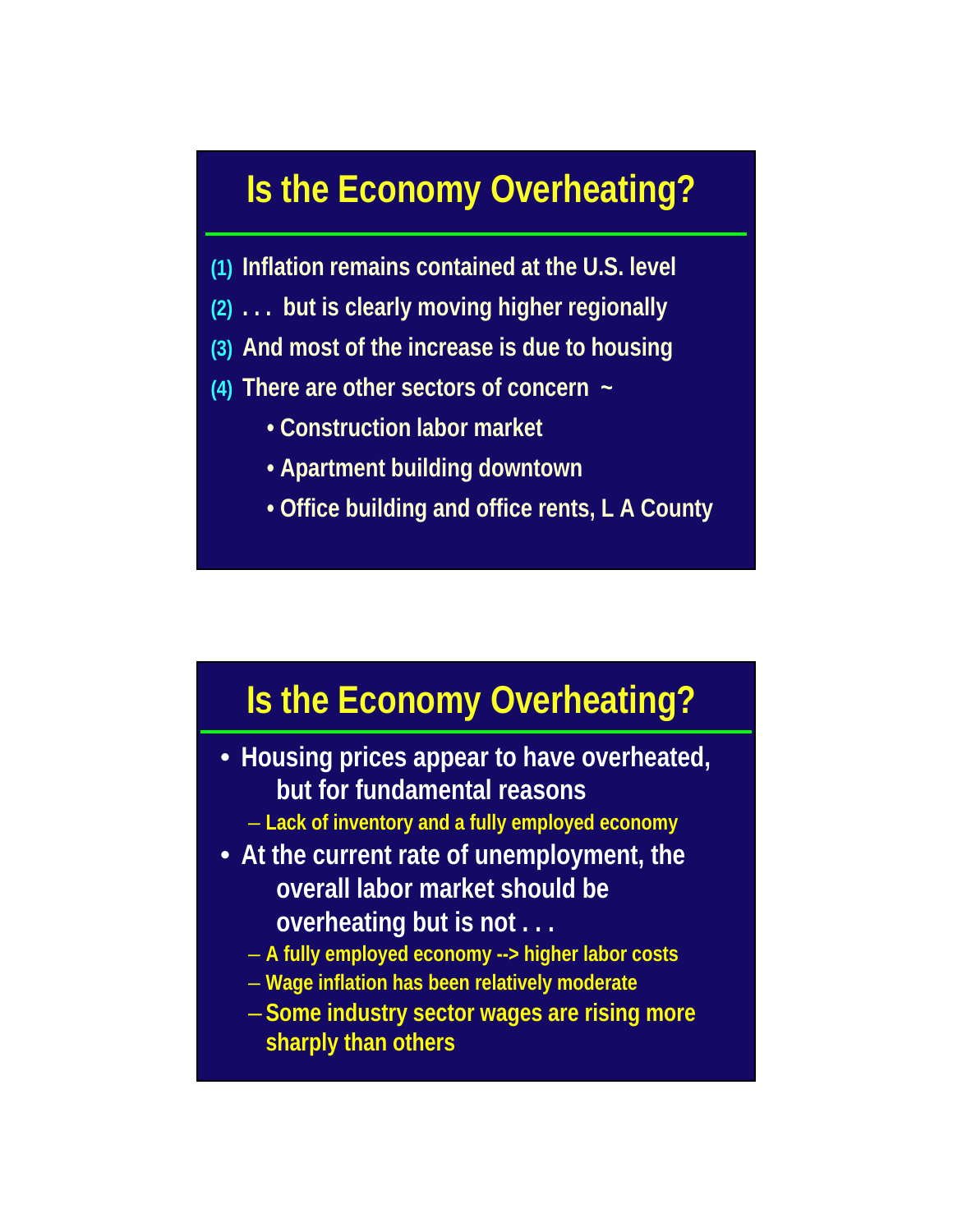

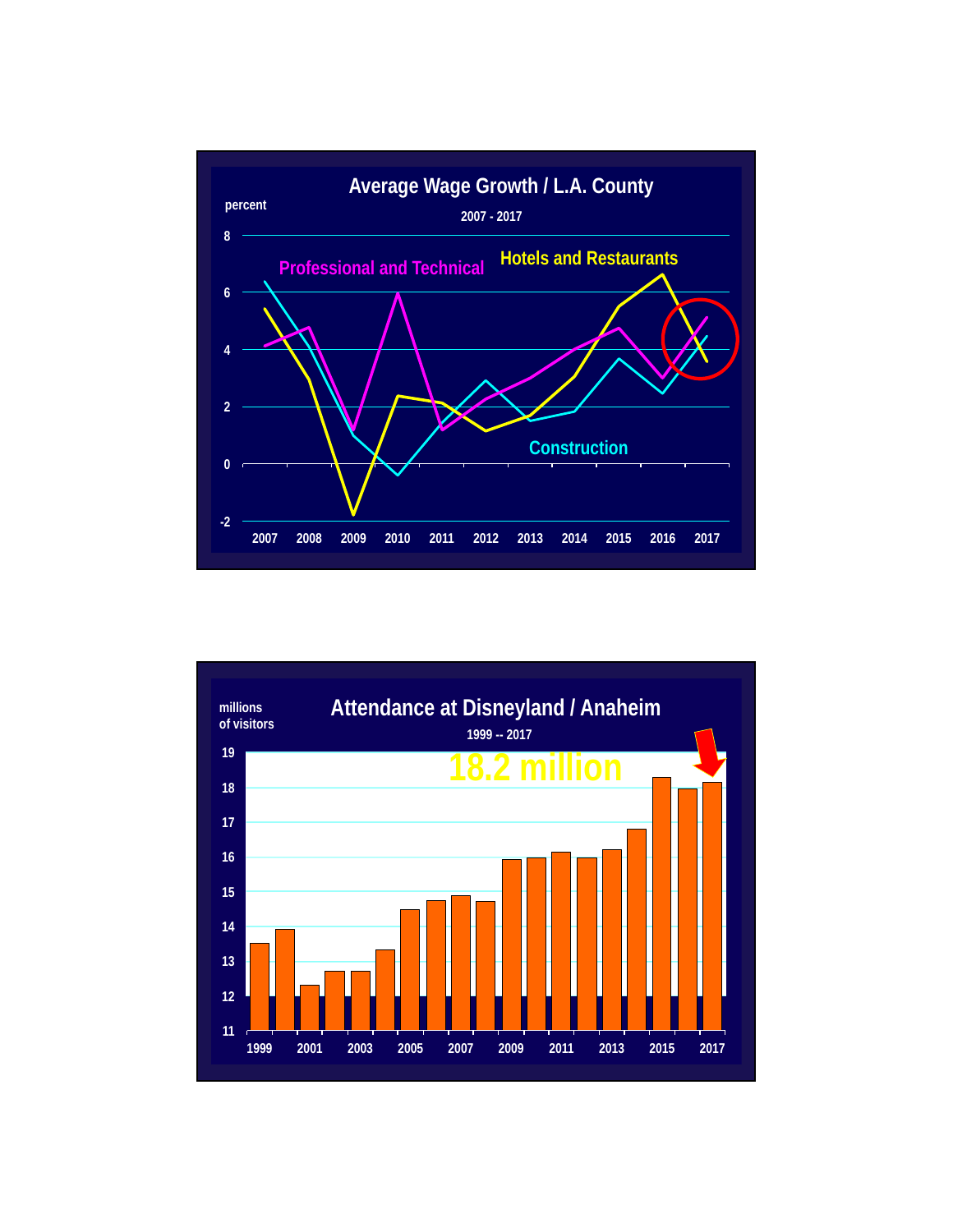

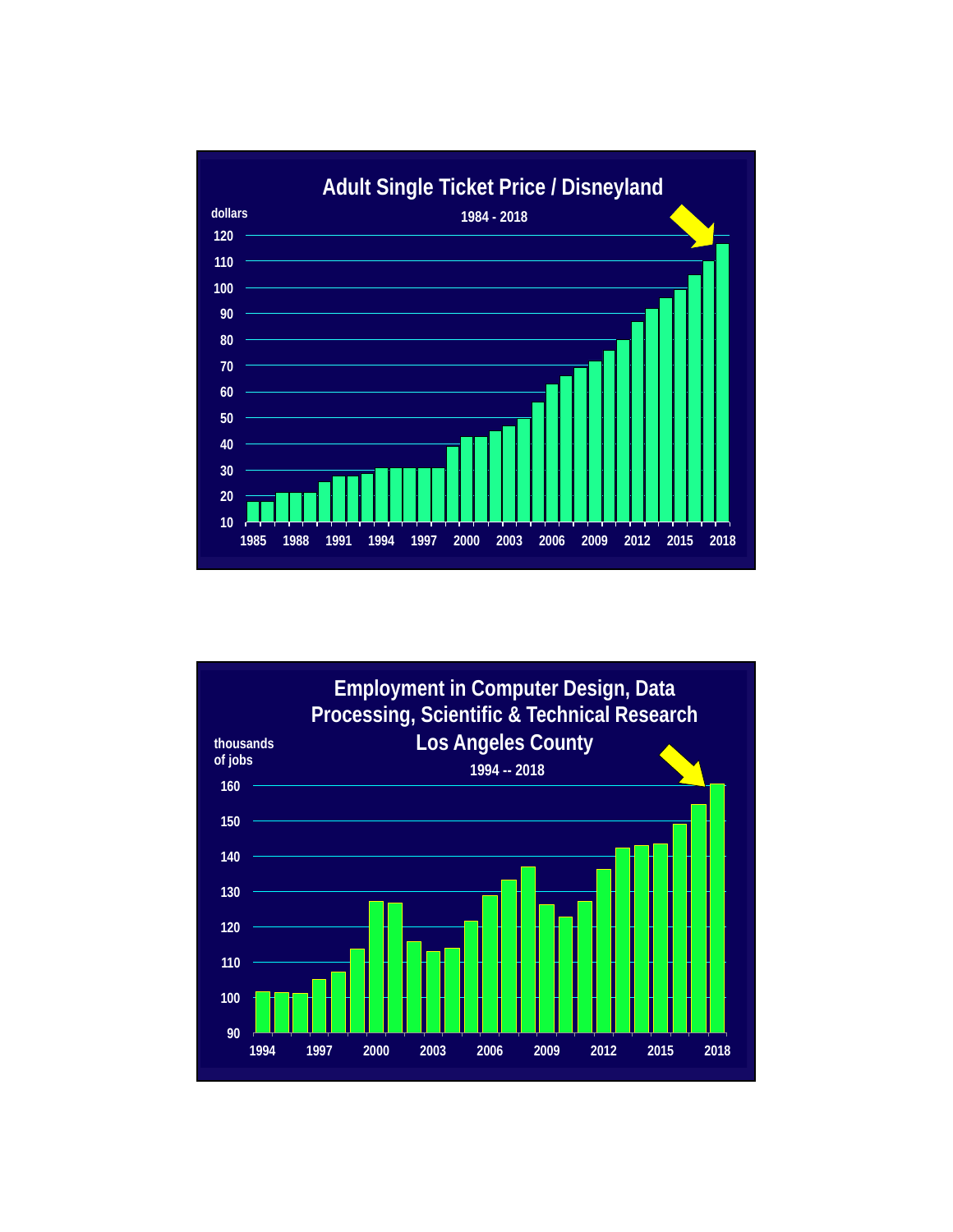

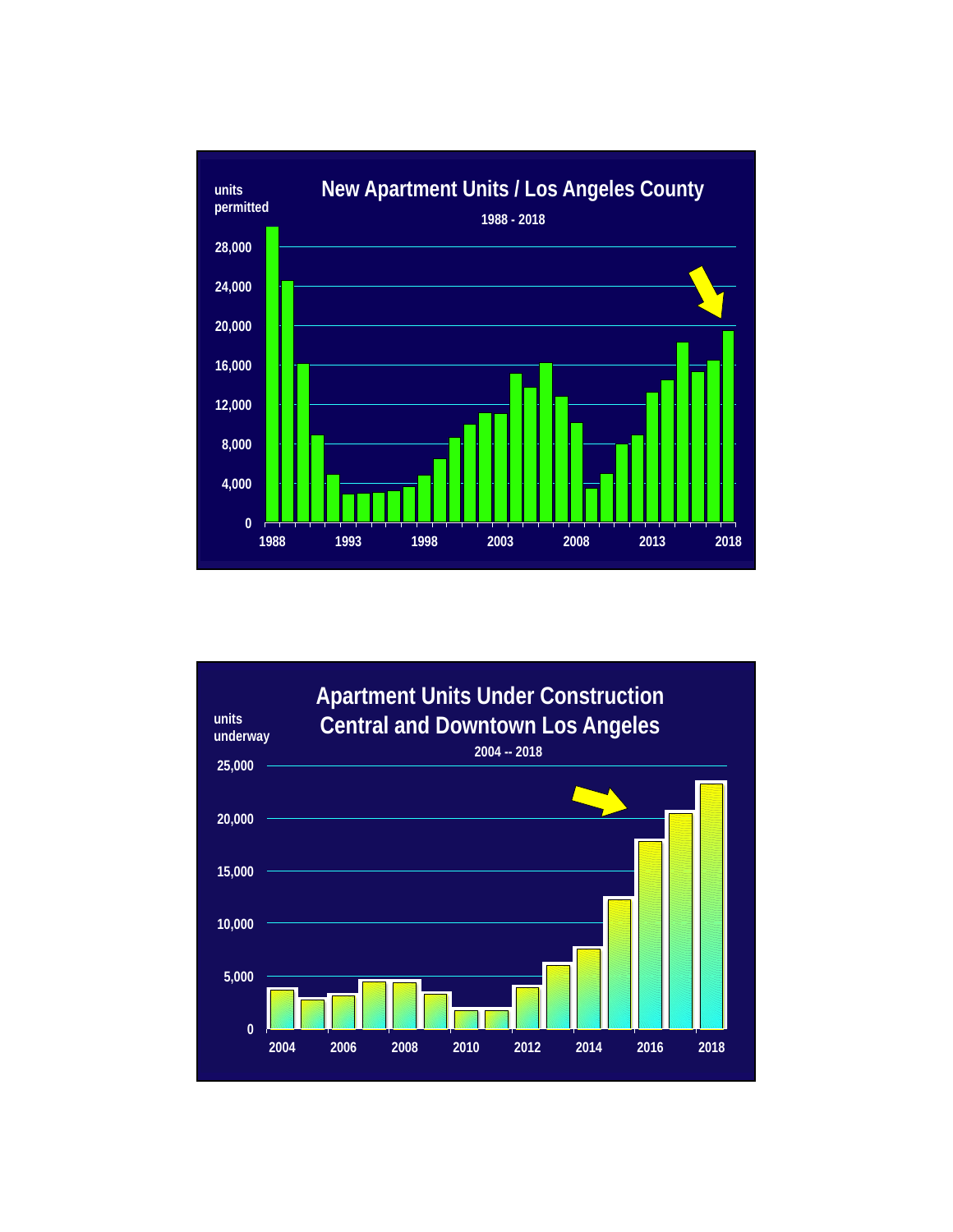

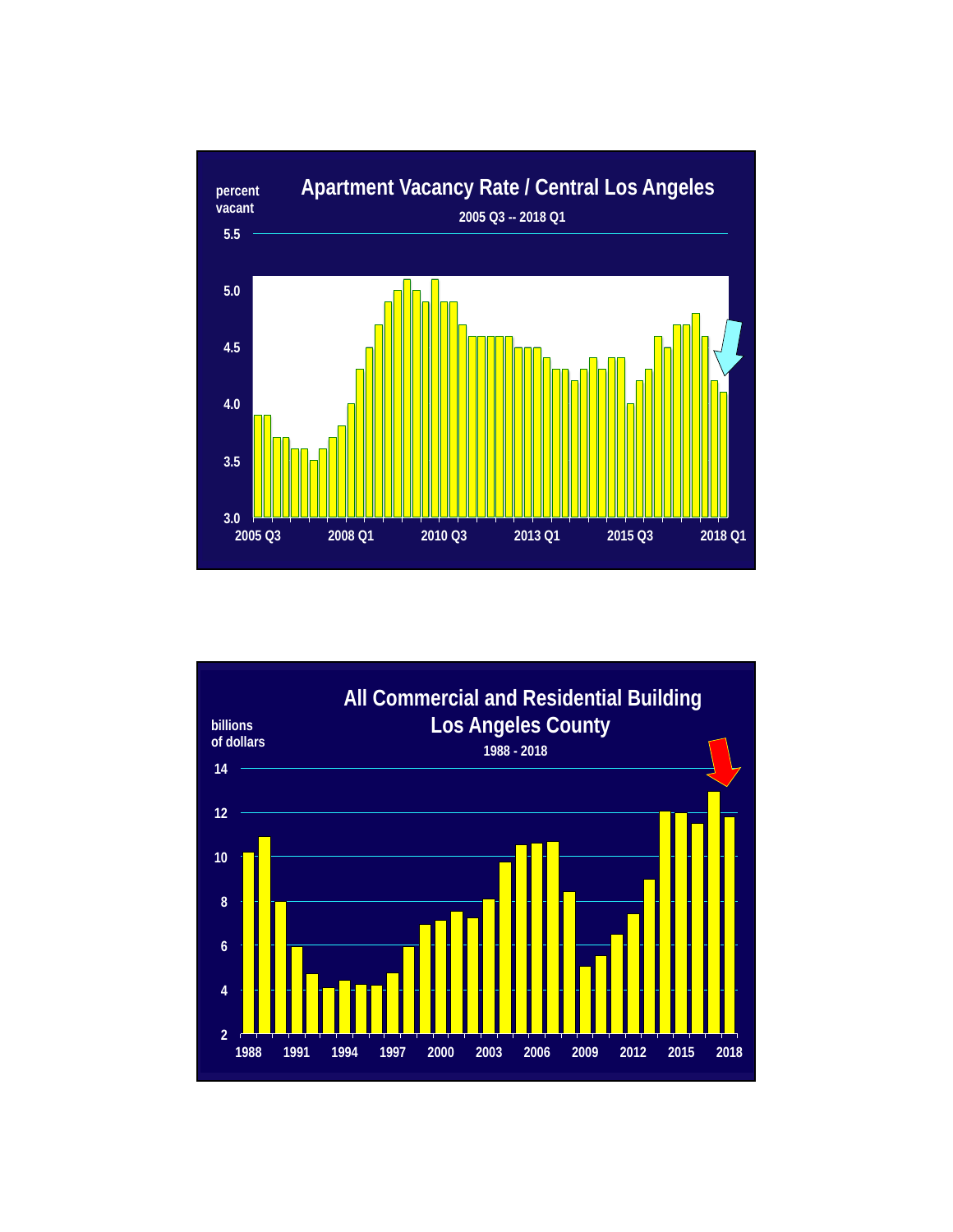

## **Who Benefits ?**

- **Working people, working families who are middle to upper income and need housing**
- **Tech workers**
- **Construction workers in all regions**
- **Skilled workers**
- **Homeowners who are selling** – **Because inventory is so scarce**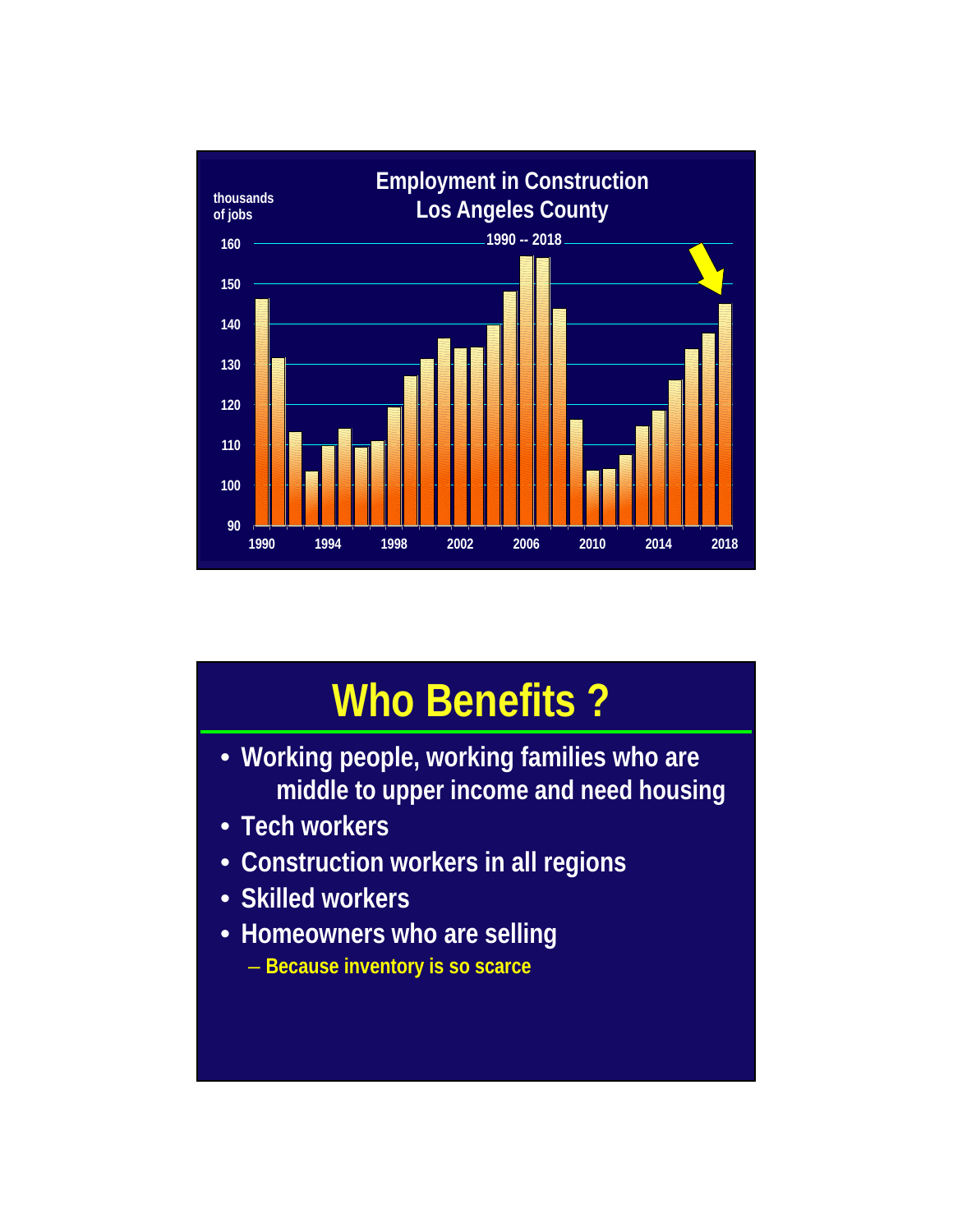## **Who Loses ?**

- **Fixed income households**
	- **Face higher prices but incomes are constant**
- **Families wanting to go to Disneyland**
- **Home buyers**
	- **home prices are at record levels in many cities and counties**
	- **-- longer term mortgage rates are rising**
- **Residential Real Estate industry** 
	- **Higher interest rates and higher housing prices are likely to reduce transactions**